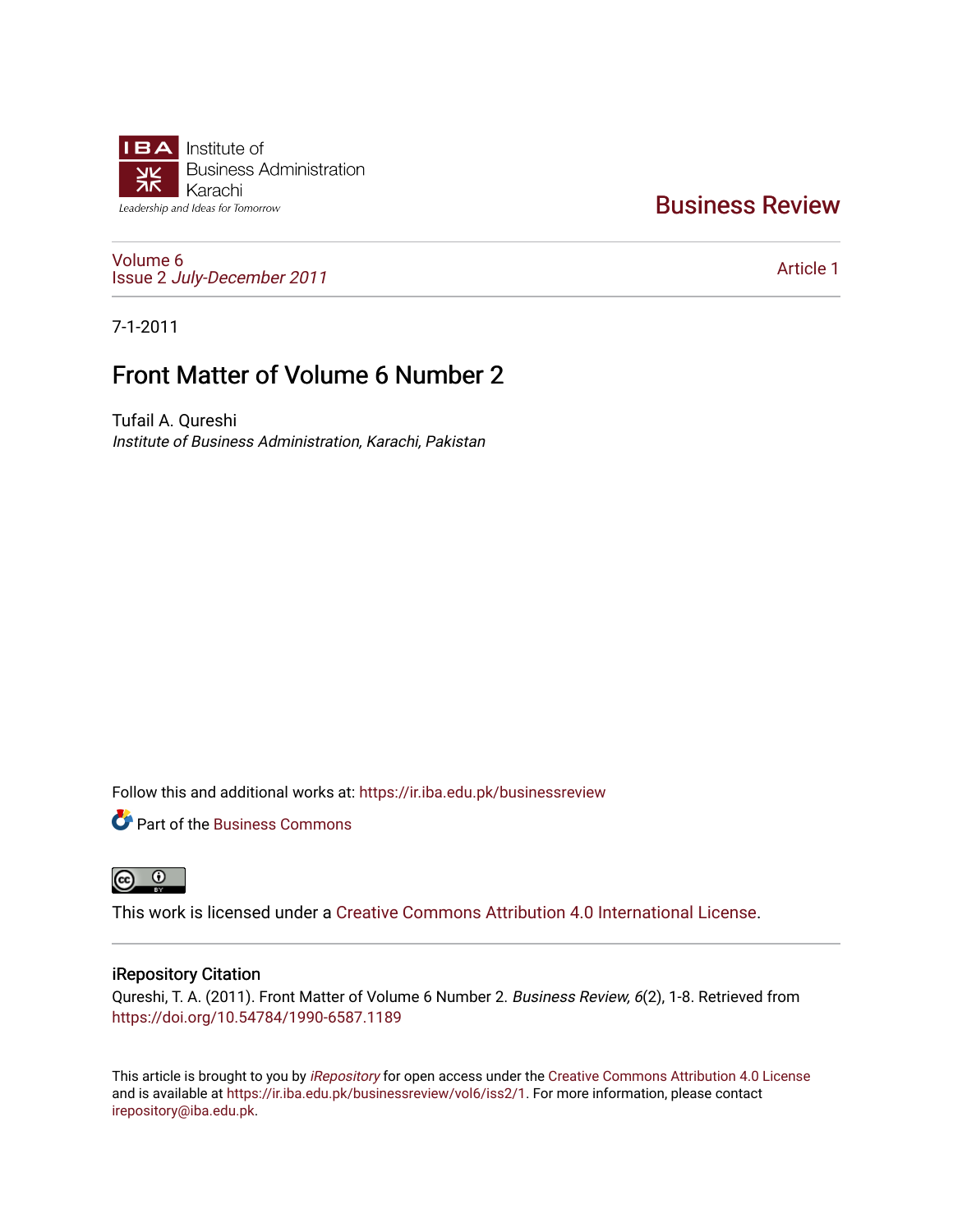# *Title Inside*

Volume 6 Number 2

July - December 2011



**Chairman Board of Editors Editor** Editor **Editor Editor** 

## **Ishrat HUSAIN Tufail A. QURESHI**

#### **INTERNATIONAL EDITORIAL BOARD**

**Deepak KAPUR** *Institute of Management Technology Ghaziabad, UP, India*

**Khurshid M. KIANI** *Bang College of Business Almaty, Republic of Kazakhstan*

**S.W.S.B. DASANAYAKA** *University of Moratuwa Sri Lanka*

**Menno ADEN** *Technische University Dortmund Germany*

**Liu Jun YING** *Jinanjin University, Jian Jin China*

**Naved AHMED** *Institute of Business Administration Karachi-Pakistan*

**M. AminulISLAM** *University Sain, Malaysia*

**Bettina ROBOTKA** *Humbolt University, Berlin Germany*

**Akif HASSAN** *Iqra University, Karachi-Pakistan*

**Khursheed OMER** *University of Houston Downtown Texas, USA*

**Zeenat ISMAIL** *Institute of Business Administration Karachi-Pakistan*

**Arun Diwaker Nath BAJPAI** *Rani Durgavati University Jabalpur, MP, India*

**Talat A. WAZARAT** *Institute of Business Administration Karachi-Pakistan*

**Shamas-ur-Rehman TOOR**

*University of New South Wales Australia* **Khadija Malik BARI**

*Institute of Business Administration Karachi-Pakistan*

**Ahmed Audu MAIYAKI** *Bayero University, Kano Nigeria*

**Agung NUGROHO** *Atma Jaya Cotholic University Jakarta, Indonesia*

**Faisal Manzoor ARAIN** *Southern Alberta Institute of Technology Canada*

**Low Sui PHENG** *National University of Singapore Singapore*

**Badar Alam IQBAL** *Aligarh muslim University Aligarh (UP), India*

**Abdul RASHID** *Intrnational Islamic University Islamabad-Pakistan*

**Mirza Sardar HUSSAIN** *Institute of Business Administration Karachi-Pakistan*

*Business Review* is a peer reviewed bi-annual research journal of the Institute of Business Administration (IBA) Karachi. It is recognized by the Higher Education Commission (HEC) of Pakistan and is internationally abstracted/ indexed in the Journal of Economic Literature (JEL) and EBSCO database.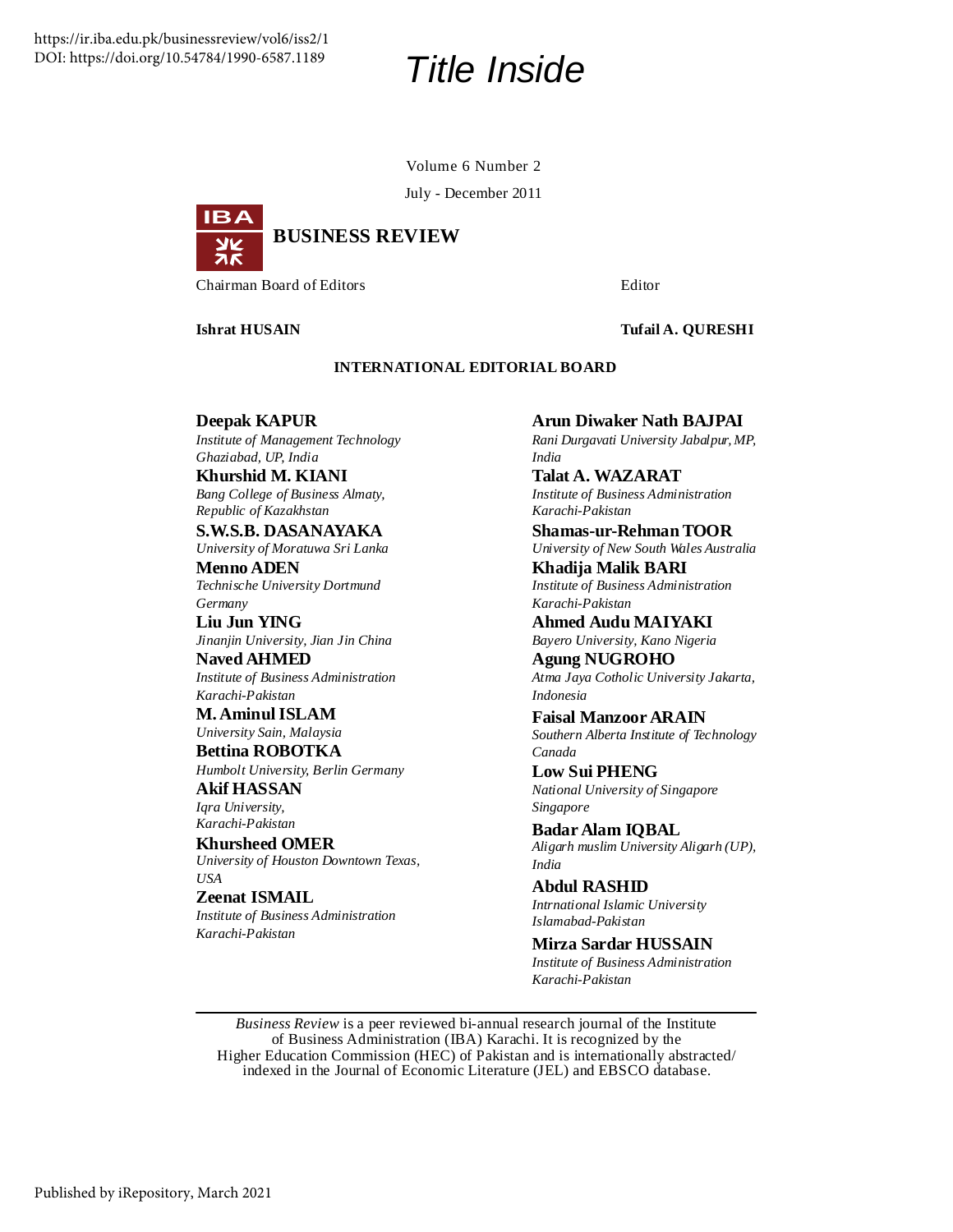# **BUSINESS REVIEW**



## **RESEARCH JOURNAL** *of* **THE INSTITUTE OF BUSINESS ADMINISTRATION KARACHI - PAKISTAN**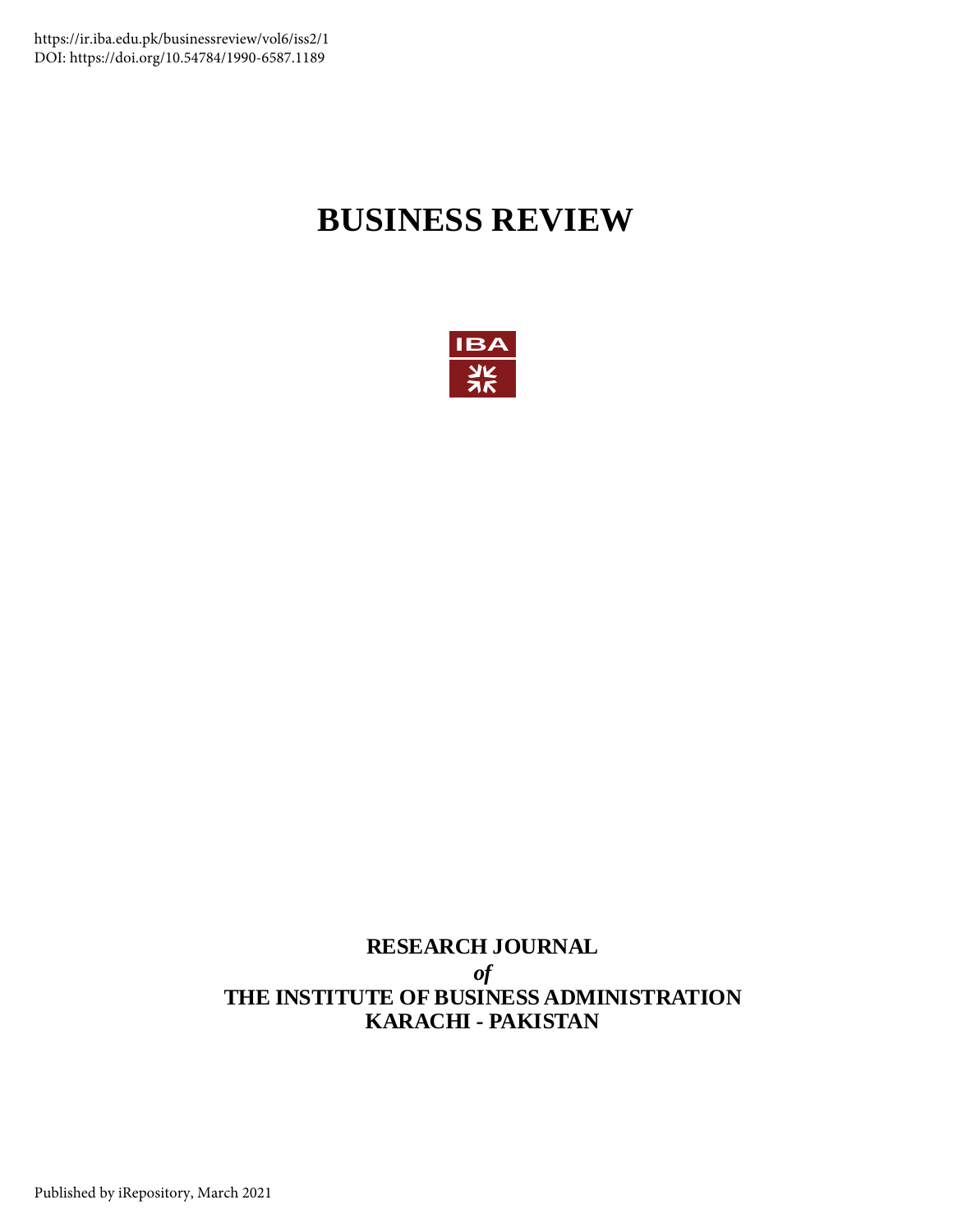

Volume 6 Number 2  $\overline{1124}$  July - December 2011

## Firm Growth and Industrial Clusters: Implications for Latecomer Developing Countries: **Babur Wasim Arif & Sajid Manzoor Asadi** 20 Soziale Marktwirtschaft - Key to Economic Success or *Contradictio in Adiecto*: **Menno Aden** 9 The Socio-demographic Progression of the Pakistani Woman Manager 1988 to 2004 an Empirical Evidence from the Private Sector: **Shehla Riza Arifeen** 34 An Information Technology (IT) Based Approach for Enhancing Prompt and Effective Post-disaster Reconstruction: **Faisal Manzoor Arain** 67 Editorial Perspective 1 **ARTICLES**

| Impact of Exchange Rate Depreciation on Domestic Output in Pakistan: |  |
|----------------------------------------------------------------------|--|
|                                                                      |  |

## **DISCUSSION**

| Type A-b Personality and Locus of Control: A Combined Factor<br>Determining Job Satisfaction: Afia Hanif & Sarwat Sultan |  |
|--------------------------------------------------------------------------------------------------------------------------|--|
| Financial Development and Firms' Growth in Textile Industry of Pakistan:                                                 |  |

A Panel Data Analysis: **Ijaz Hussain** 97

## **CASE STUDY**

| Succession in Family Businesses: Kinship Culture and Islamic Law of                                                                          |  |
|----------------------------------------------------------------------------------------------------------------------------------------------|--|
| <b>Factors Influencing Malaysian Muslims to Patronage Halal Restaurants</b><br>- Ambience as a Mediator: Tawfik Salah Mohammed Al-Nahdi $\&$ |  |

## **BOOK REVIEW**

Development Policy *Sans* the Politics of Development: A Review of S.N.H Naqvi: *The Evolution of Development Policy:* **Javed Ansari** 132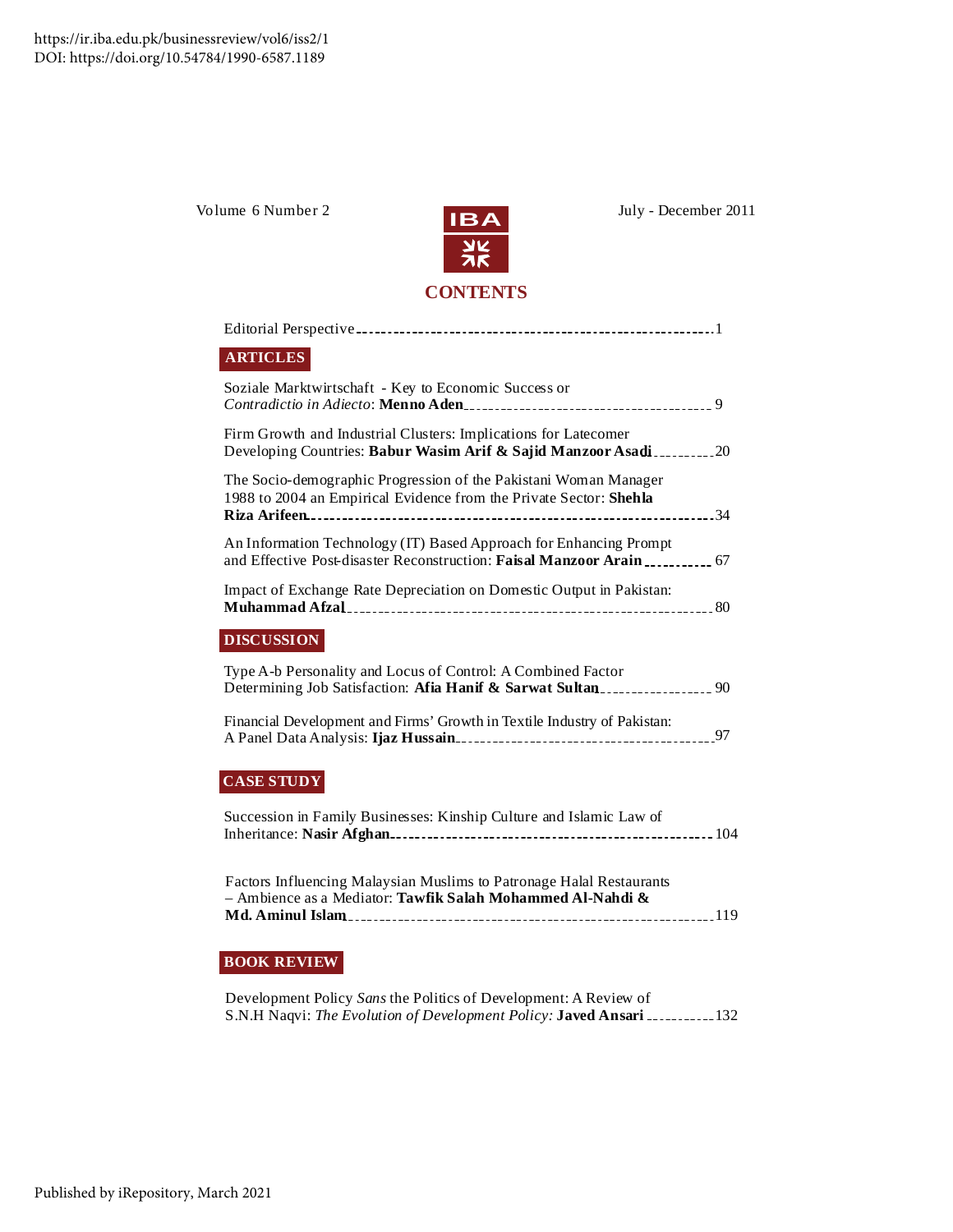# *Title Inside Back*



**Research Journal** *of* The Institute of Business Administration Karachi, Pakistan

#### **Guidelines for Contributors**

Business Review is a biannual publication of the Institute of Business Administration, Karachi, Pakistan. It is a multidisciplinary journal covering a wide range of issues in the areas of business, social and management sciences,<br>administration and governance, mathematics and computer studies, finance, economics, psychology, business ethics, logic, history of ideas, and philosophy of comparative religion.

#### **Guidelines for Authors**

- 1. The journal invites the following types of contributions:
	-
	- Research papers Case studies and discussion papers
	- Articles/ Book Reviews
- Brief reports and comments
- 2. Manuscriptshould be submitted to the Editor, *Business Review*, Institute of Business Administration, University Road, Karachi, Pakistan.
- 3. Three copies of the manuscript should be submitted. 4. The text should be double spaced, on one side of the quarto paper allowing wide marginsfor referee's comments.
- 5. All illustrations, tables, etc., should be placed on separate sheets, included with each copy. Their placementshould be indicated in the text.
- 
- 6. Footnotes should be numbered consecutively through the text.<br>The first page of the manuscript should contain the following information. (i) title of the paper; (ii)<br>the names(s) and institute affiliation(s) of the autho
- 8. The second page must contain the title, and abstract not exceeding 300 words, a maximum of 5 key words or phrases and appropriate JEL codes to be used for indexing purpose. The text will start on page number 3.
- 
- 9. Acknowledgements of allsorts should be included on the first page. 10. All mathematical derivationsshould be presented on a separate sheet, (not to be published) to help the referees.
- 11. Manuscriptshould include only those referencesthat are cited in the text. Authors are advised to follow American Psychological Association (APA) style of referencing.
- 12. All literary material, including books, journals and manuscripts for review should be submitted in triplicate to the Editor, *Business Review*, Institute ofBusiness Administration, UniversityRoad, Karachi, Pakistan.
- 13. It is assumed that the paper submitted is an original unpublished work and it has not already been<br>published or submitted for publication elsewhere.<br>14. The opinions, ideas and evaluations expressed in the articles pri
- necessarily
	- represent the views or policies of The Institute of Business Administration or the Editorial Board. They<br>should be considered as representative example of opinions and analysis now current in the academic<br>field on various
- 15. After internal evaluation, the Editor will send the selected articles to the external referees or the consulting foreign editors for their evaluation. Selection of the referees will be the discretion of the Editor.
- 16. The articles will be evaluated through anonymous peer reviews. Papers will normally be scrutinized and commented on by at least two independent expert referees in addition to the Editor or Associate Editor, usually the members of editorial board. The referees will not be made aware of the identity of the author. All information about authorship will be removed from the papers. 17. The text of this publication or any part thereof may not be reproduced in any formor manner
- whatsoever without the permission in writing form the editor.

For advance electronic submission of the material: businessreview@iba.edu.pk tufail.qureshi@gmail.com tqureshi@iba.edu.pk

All enquiries should be addressed to the Editor, Business Review, Research Journal of The Institute of Business Administration, Karachi, Pakistan.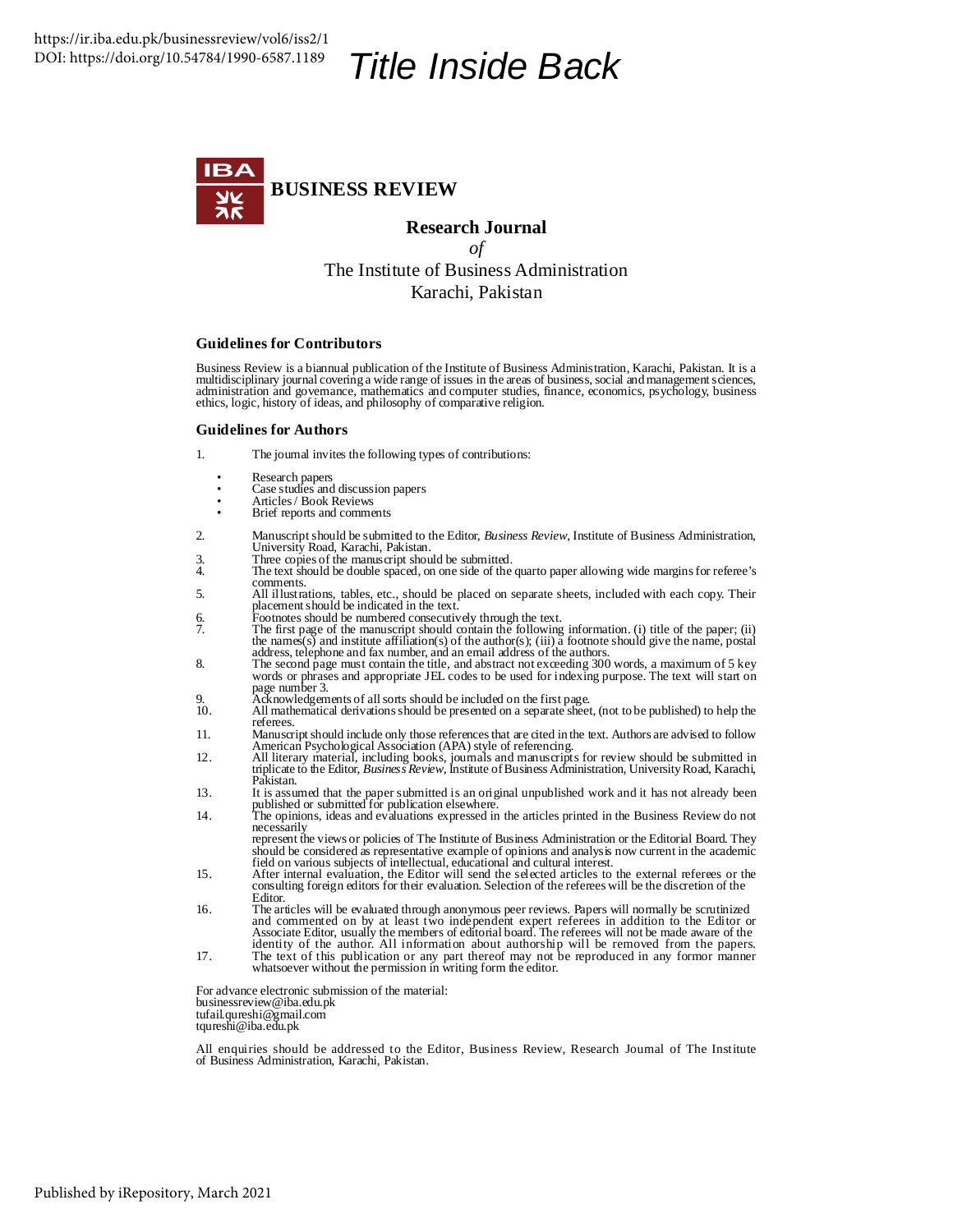#### **EDTORIAL PERSPECTIVE**

Drucker discusses economic life in terms of values, integrity, character, knowledge, vision, responsibility, self-control, social integration, teamwork, community, competence, social responsibility, the quality of life, selffulfillment, leadership, duty, purpose, dignity, meaning - but rarely money. He defends profit, but as if it were brocolli: a distasteful obligation of managers who would rather be reading Kierkegaard.

The World According to Drucker, Jack Beatty

There always comes a time in the life of a thinking man when he repents the thoughts he did not think, the emotions he did not feel and the decisions he did not make. In life, as in philosophy, ethics, morality, management, and evaluative judgments, everything depends upon taking a position. Likewise, at some point of it's historical existence, each society is confronted with the decisive moment when a hard earned glory or a well deserved grief becomes the defining feature of it's raison d'etre. Strange are the ways of life and stranger still are the ways of man. Thoughtfully, we all look back but cannot re-live the past; in retrospect, we are all wiser.

Often we look deep and long into the future to realize that time is our scarcity. Yet, we all have time, enough to celebrate our achievements, and to feel sad or wax indignance over what we could have done but did not do. Yes, we all have time, enough to vie in good deeds and to compete on excellence. Even if we do not have time in abundance, we still can contemporize our vision of what ought to be. However brief, there is always enough time for our creative rage and iconoclastic frenzy.

The most challenging task a corporate manager faces today is the need to translate the spirit of his vision into the ground based realities of the corporate world. He will be tried and tested by his success or failure to incorporate his creative will and normative intentions into his world-view, to reflect the transcendental dimension of the dynamic principle of movement in the corporate culture.

We are familiar with those who have misgivings about the role of ethics in the elusive and hard to measure factor of corporate management. They do not share our hope that if we could only draw morality into the fold of corporate world-view, it will alter our relationship to our thought and action. Maybe it is our bias speaking, but since it is a matter of great pedagogical importance we need to think of the "Concerns of College Students Regarding Business Ethics" (Journal of Business Ethics, 3, 195-200, 1984, Beltramini, R. Peterson, R. and G. Kimetsky). Their concerns are subsumed primarily in their anguish over the loss of transcendence in their personal and professional lives.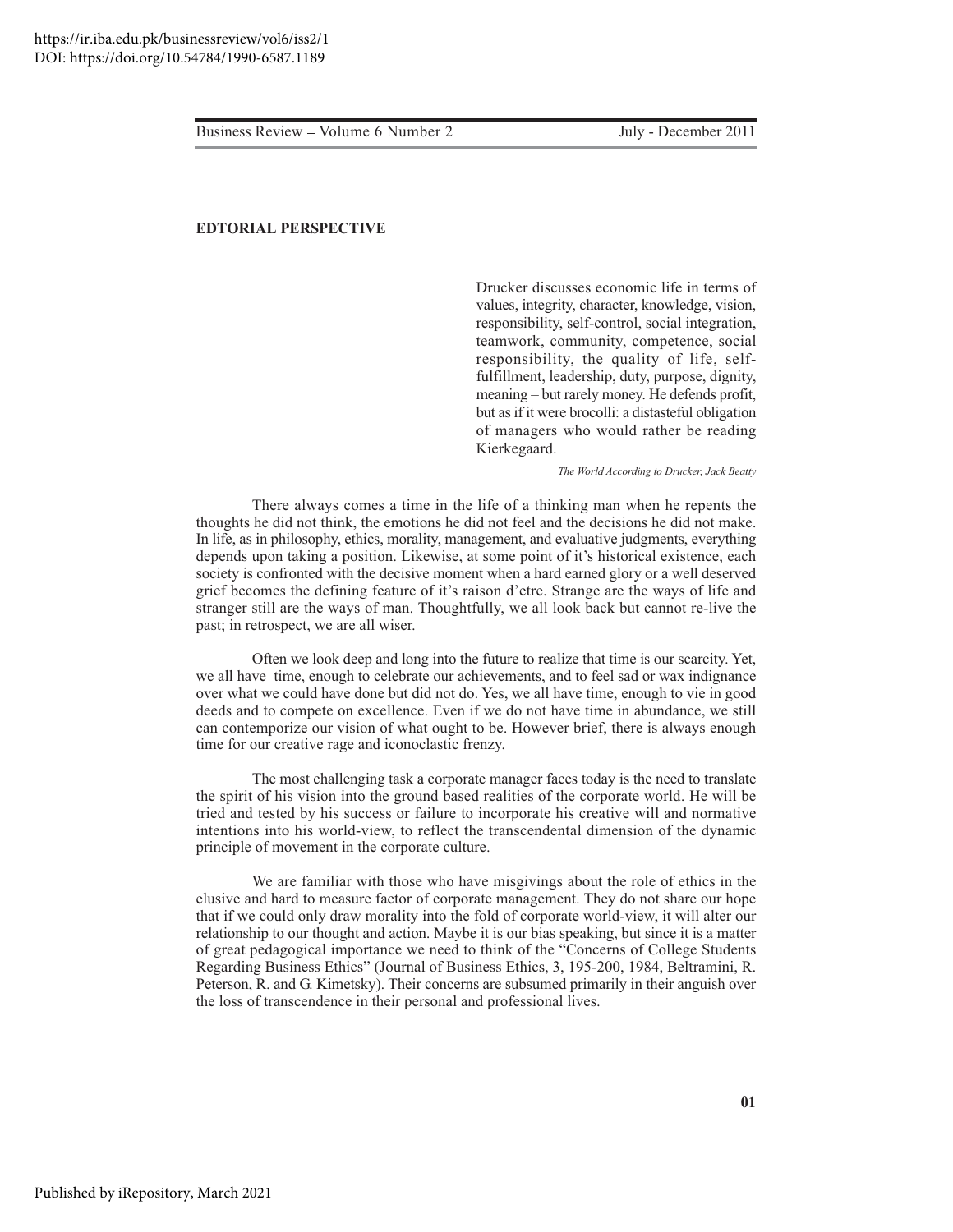It is in the nature of an educated man to live transcendentally, while remaining fully conscious of the ground realities and the adversities of his circumstances. But, something must be radically wrong with our system of education, if the politics of our corporate experience tends to generate moral despair and sociocultural conflicts. In such a climate, economic order becomes highly vulnerable to the forces which systematically hide and insidiously exploit the vested interests. Corporate system becomes a captive of capitalist greed. Money and capital become intrinsic values and value derives it's worth through its contribution to capital accumulation. The pedagogical issue our business schools have to face in such a situation is the question of freedom to accumulate capital and to make more and even more profit. Freedom, predicated upon truth, honesty, integrity, veracity and character become a secondary issue. To be true to our calling, we the teachers in the business schools must define the ways and the means to maximize corporate freedom and its manifestation as value, reflected in the creative actions and evaluative judgments.

With this thought in mind, the teaching and training exercise in our business schools must be more than a job procurement exercise; in all seriousness, it's goal must be the ethical and moral transformation of our corporate system. If our business education does not extend into the corporate culture and if our business curriculum does not reach into the farthest corners of our corporate society, the teaching and the training exercise in our business schools will remain an exercise in futility. The residual effect of what we are doing in our business schools and with such an abandon says so much more than words are likely to say.

A business school must look not only outward but also within. It must provide not only the specialized and departmental training but, with equal passion, it must also offer meaningful moral and ethical perspectives and deliver enduring sociocultural experiences with humanistic component and liberal orientation. In this regard, IBA's offering of Philosophy, Logic and Ethics course, in conjunction with Ethics in Corporate Society, as mandatory and quintessential courses for the students of business education are intended to teach our students to strive not just to be the business managers but good business managers, competing not only on specialized knowledge but also the managers willing to be wise (Sapere Aude). Such courses are meant to respond to the long felt need for reorientation of our pedagogical concern. More importantly, such courses acknowledge the fact that our corporate world-view is flawed in many ways and our business education need to draw into the fold of management not only personality ethics but also character ethics. Beside the formal training, our intent ought-to-be the liberal education of our student as a total individual, well-equipped with generalized knowledge and deep ethical and moral disposition. To achieve this goal, if it is worthy of our teaching and training exercise, we need to look beyond the fragmented specialization and the narrow confinements of our departmental training. We also need to remember that if our curiosities are keen and our pedagogical ethos is poignant enough, in management science and more so in liberal education and scholarship, the new approaches, new trends, and the yet undiscovered innovations will arise outside the given discipline itself. For insurance, if our research and teaching is pursued with a creative bias and interdisciplinary orientation, the new approaches to the study of corporate management will come out of ethics, psychology, sociology, philosophy and the fundamentals of liberal education. Paradoxically, and to our great astonishment, a great deal of such generalized knowledge and inter-disciplinary research, our corporate thinker does not consider very relevant to the teaching of (the art or) the science of management.

Nevertheless, the most current themes of the philosophy of liberal education have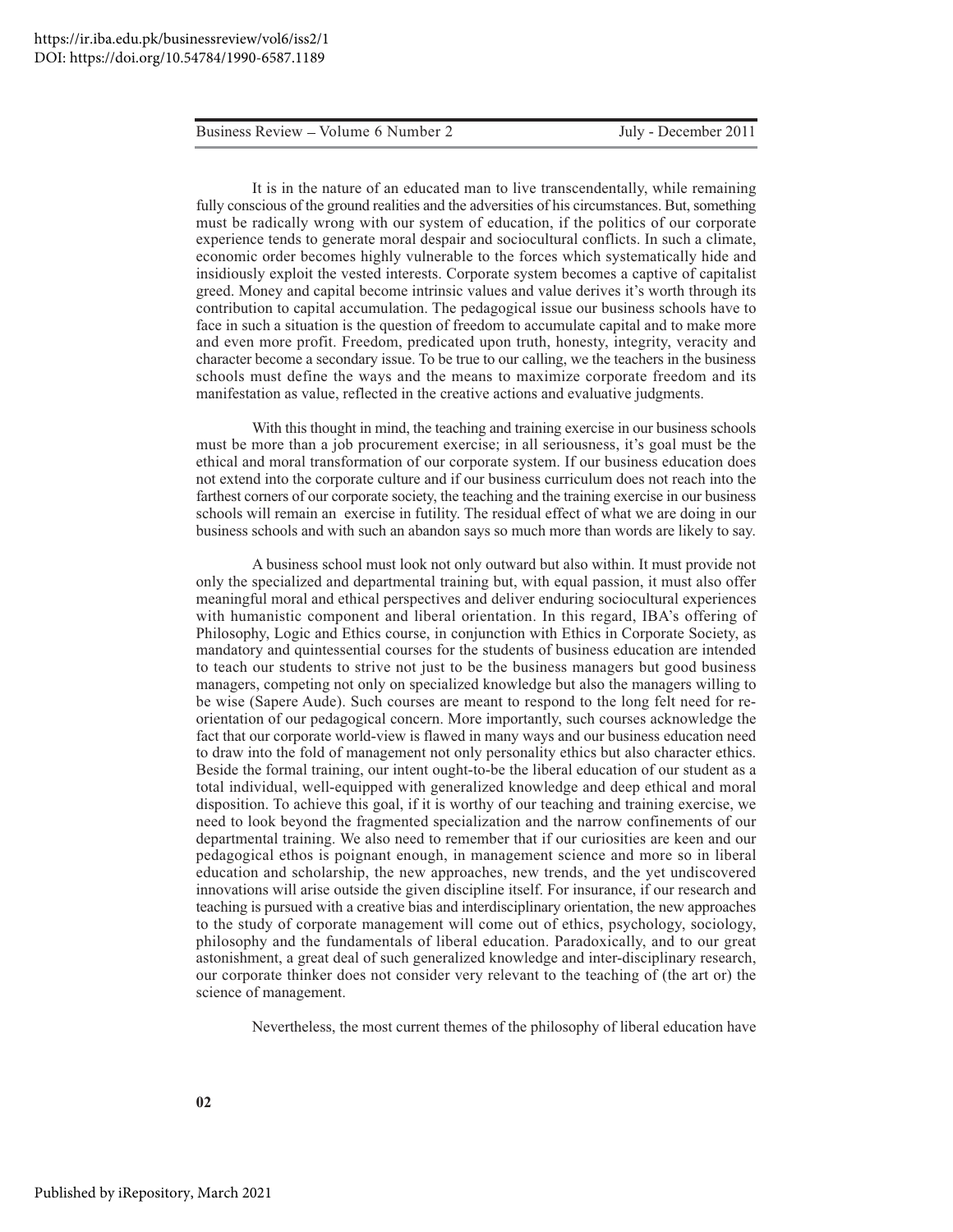always been a deep and abiding ontological concern with the normative side of the sociocultural phenomenon. The question of value has always been a dominant theme of the liberal education and its philosophical perspective on life. Liberal imagination, while relativizing the "world-concept," sees the meaning of the world in relation to the experience of the worldliness of the world - thinking of "the world" as lived-world.

The thought here is that the world is a vacuous concept and as such it does not exist. Only the worlds exist; your's and mine, ours and theirs, idealistic and materialistic, moral and ethical, the poor-man's world, the world of a rich-man, the religious, economic, and the corporate worlds. Let us also understand that we do not live in different worlds; we, you and I, live in the same world differently. That is what makes the world a livedworld.

We, therefore, submit the following considerations which have a great deal of pertinence for our understanding of the corporate world-view. Assuming social responsibility for our corporate world means to construct and reconstruct the "given" world as-it-is into the world as-it-ought to be. Culturally such an ethical and moral concern has always been and shall always remain the abiding passion of man's creative imagination. In its futuristic orientation the lure of the world-to-be has always been a dearly held inspiration of man. Philosophers and poets, creative writers, men of vision and imagination, moral thinkers and religious leaders, through the power of word and symbol have always created this world for everyone to see. This world, the world-to-be, has always been there and it is still waiting to be discovered. Only we will not have it!

Protagoras, the Greek philosopher, very wisely observed that "reality has many faces". Indeed the perspectival variation of reality is a fact and it is equally true about the corporate reality. Since reality as such, corporate, social, economic, political, etc, is a dynamic process, continually changing and expanding, at any given point in time it is what it was not and it is not what it will be. Like time, it moves on from the past through the present into the future, carrying the burden of its imperfections and limitations, dialectically unfolding its inherent possibilities, forever and ever more changing our view of the world we know. Time is the transcendental dimension of reality and in that dimension lies the magic and the mystery of being and becoming. We cannot stop time, nor can we hasten it when all shall be one fold. It is nevertheless the invincible passion of man to dream his dreams; it is his destiny to become what he is capable of being; man has his being in the manner of becoming.

Life, as it is lived, grows out of such thoughts and imaginations. Life teaches us to have the will to think and the courage to imagine. "What would life be if we had no courage to attempt anything?"(Vincent Van Goh). Action is an extension of thought and imagination. Where would action be if we could not dare to think or imagine anything? Human existence is almost a moral condition and man's hyphenated being-in-the-world is a trial by existence. Only he exists who, according to the ancient refrain, dares to be wise.

Two perspectives have dominated man's overview of the "world" - the world as it is, the "given" world, the world into which we have been thrown as our existential predicament. About this world, it is said that it is naïve to think that it can be otherwise, other than what it is. Such words of wisdom have always made the seekers of the world to-be angry and, in their creative rage they have always asked: why not?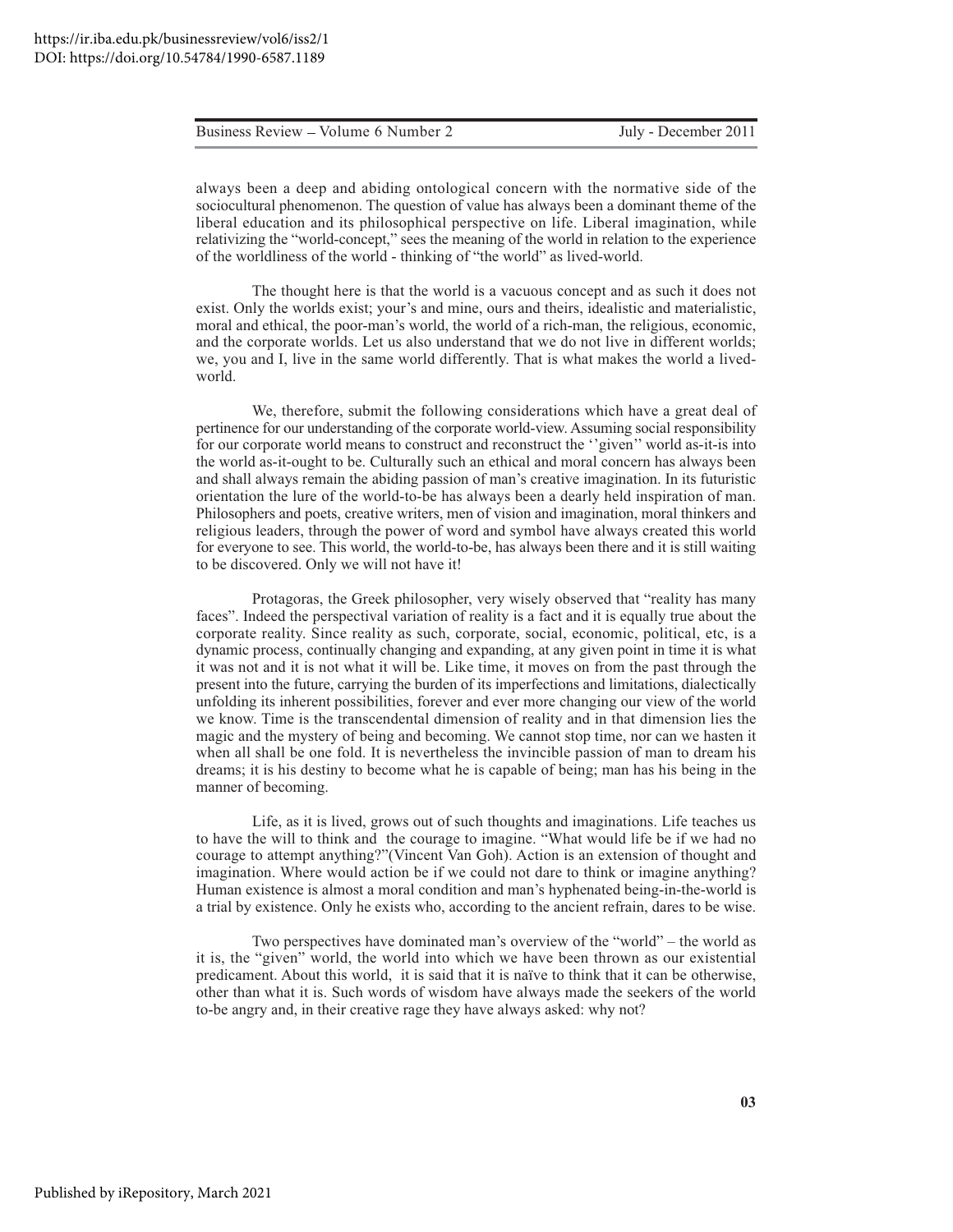The second perspective is rooted in man's creative will. It is based on man's vision of the world as it ought to be. The corporate manager, in a state of denial refuses to believe that the corporate reality, however, stubborn it may be, is amenable to ideal and ethical construction and reconstruction, moral intepretation and transcendental movement towards the yet-to-be. Let us, therefore, not be sad or discouraged, nor should we succumb to the call of acquiescence. Let us make this world better because in that creative engagement lies the glory of man's being-in-the-world. The reconstruction of the world is not such a difficult task after all. The real task, as Camus said, is the reconstruction of man. This is a theme we have been stressing in these pages at the risk of sounding egoistic and autobiographical.

Empedocles, another pre-Socratic philosopher and a contemporary of Protagoras, dared to look into the abyss far and beyond the time when time will exist no more. Empedocles had the dialectical sweep to emphasize that irrespective of what he thinks man will never be free from his creative burden of construction and deconstruction of the lived-reality. He shall never be free from the demand of "moral imperative to act in such a way that by his will, his action becomes a law universal." So understood, man is a "particular universal." According to Empedocles, man's being in the world and his experience of various perspectives of reality is marked by two contending and opposite forces e.g. good and evil, truth and falsehood, honesty and deceit, need and greed, profit and loss. These forces are at war with each other, trying to win over the heart and the mind of man. While, outside in the corporate world, market forces are engaged in the manipulation and exploitation of ethics and economics.

Will the time ever come, if it has not already passed by us, for the institutions of business education to "ignite moral awakening" by incorporating into the dynamics of its pedagogy the belief that corporate thinker needs to think such thoughts, at least, once in his lifetime. Will the corporate manager ever look deep into the heart of nothingness, to become free to liberate himself from all that does not glorify his humanity? Of course it will add the tragic sense of life to his world-view, but that is the price he has to pay to grow older and wiser. If he can look within, long enough to experience the joy of his being in the manner of becoming, it will awaken him to the level of reflexive consciousness. In search of his authentic self, if he can endure the fear and trembling, initiated by his existential awakening, the corporate man will forever be haunted by the feeling that "he is not who he is and he is who he is not", and that he is greater than he knows and not nearly as wonderful as he can be.

Such thoughts and emotions will impart much dignity and sobriety to the selfawareness of the corporate manager, adding a great deal of character to his self-image. It will radically change the way he exercises power and authority, for such an exercise is always a reflection of his character. Like a creative thinker, he will realize that status quo is antithetical to a dynamic, progressive and transcendental world view. Like a research scholar, he will not abandon himself to a fixed point of view and a world whose worldliness carries with it the stigma: thus it is and cannot be otherwise. Like a philosopher - a seeker of truth – the corporate thinker will, whole-heartedly, search for the truth everywhere or nowhere at all. He will not cherish a world that cannot be otherwise, and in search of the world as it ought to be, he will not condemn himself to the world with a fait-accompli.

Such an attitudinal change will make the corporate functionary outgrow his hubris to face the fatal flaws in his professional orientation. His generalized knowledge, liberal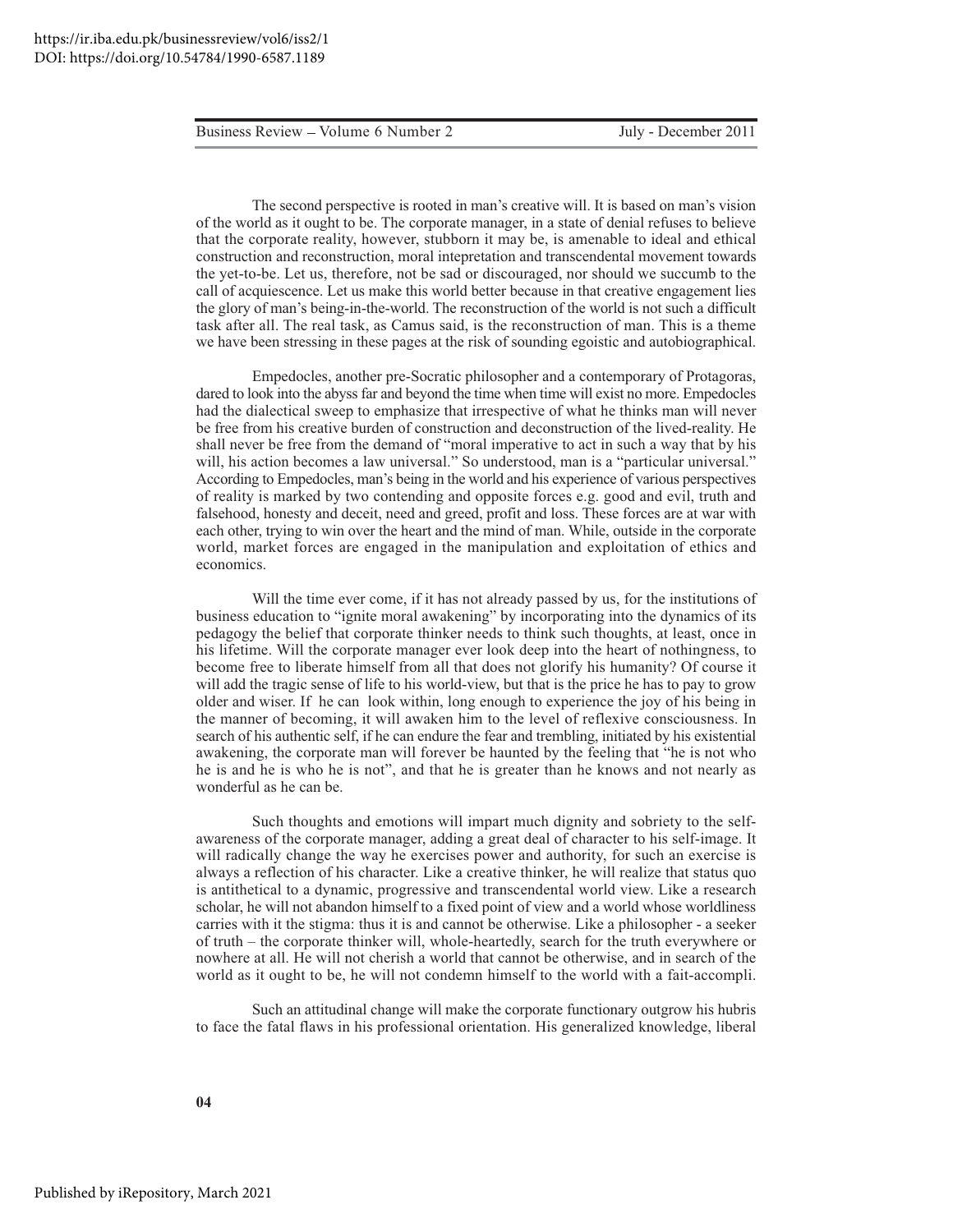outlook and ethico-moral bias will make him see more clearly and distinctly the anomalies inherent in the current business profession and a brutal disregard for value among business leaders. The remedy?

In his article, "The Profession of Business", published in the first volume of Harvard Business Review, Lawrence Lowell, President of Harvard, stressed the following indicators of professionalism: (1) "A high degree of generalized knowledge" (2) "Orientation primarily to community interest rather than to individual self-interest" and (3) "A high degree of selfcontrol of behavior through codes of ethics, internalized through conscious effort." These are fabulous thoughts but a business professional needs to remember that thought is the property of him who can entertain it, just as value is the possession of him who has adequately drawn it into the intimately professional sphere of his behavior and that the real possession of a man is his character. That is what Rene Descartes, the father of modern philosophy, following in the footsteps of Imam Ghazali, meant when he uttered: Cogito ergo Sum, I think, therefore, I am. Thought is a personal possession of the thinker who, consciously and with full force of his being can say: these thoughts are mine, these values belong to me and my character is my own-ness. It is who I am.

It takes time, indeed as much time as it takes, to teach a young student that it is only when a concept, an idea, a thought or a value has lain in his consciousness for as long as it is necessary to grow on him, to become an extension of his being as an action, a deed and an attitude. But, if it remains detached from his existential orientation in his livedworld, it is not of much use to him and it makes no difference in his life. Not until it has sprung into a decision, a judgment, and a choice to become his choice, his decision and his judgment, can it be the source and the origin of truth, value, virtue, goodness and honesty. This is a thought a corporate thinker must love to think, even if it is only an ideological aspiration, rather than a social fact about the professional life of the corporate manager. We should keep reminding ourselves that, as educated men and women, not to choose is also a choice, not to decide is also a decision and our reluctance to take a position is also an attitude.

Moreover, our corporate executive should have no illusions about the inevitable. To be an effective manager, he needs to guard himself against the futility of wrong reasons, remembering that "all reasoning is thinking but all thinking is not reasoning." He should always be fearful of the vengeance of truth. All judgments, decisions and evaluations, if they are not predicated on truth invite the wrath of the Law of Consequence. In the realm of ethics, there is no place for equivocation. Whoever trespasses the boundaries of the sacred domain of ethics condemns himself to the irrevocable outcome. The corporate manager should keep in mind the philosophical refrain of Protagoras about the multi-faced nature of reality. He also needs to know that some faces of reality are obnoxiously ugly. They do not beautify human mind, nor do they ennoble human soul. Among other venalities, the corporate executive must be dreadfully afraid of the seductive lure of greed, especially when it is veiled in the anonymity of character. Hidden beneath the persona, disguised as greed, such veiled reality loves to entice the lover's fool into the snare of corruption. Treading on the path of management, if the corporate executive loses his bearings and if his thoughts are not focused on the integrity of action and the veracity of judgment, he can very easily enter into the twilight zone of bad faith. In life and in management, nothing is more perilous to live by than a distorted sense of reality. Such reality is antithetical to all that is rational, ethical and human. Delightfully, this venomous "reality" resents honesty, beauty and truth. Scornfully, it blemishes character. It has deep and insidious associations with the market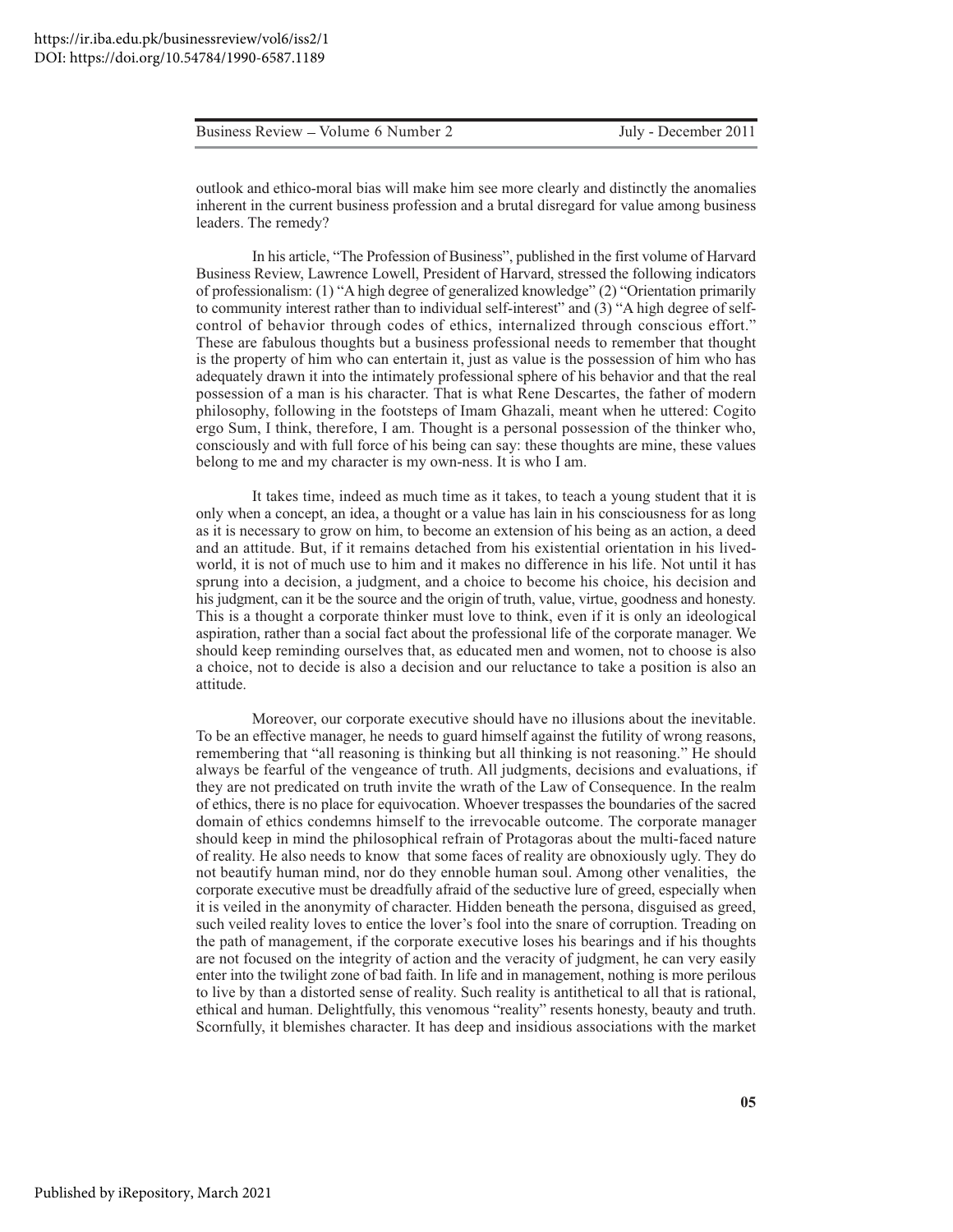forces and human vulnerabilities. Out there in the corporate world, as in life, nothing corrupts more than the pathological collusion between the distorted realities of ethics and economics, need and greed, pride and shamelessness.

- In fact, what gives the corporate world-view the distinctive features which make  $\mathbf{1}$ . it both relevant and controversial are its manifest profit orientation and its ethically dubious character. The roots of the recurrent crisis into which corporate world has repeatedly fallen, lies in the mistaken and artificially created dichotomy between ethics and economics. The corporate world shall always tremble when ethics and economics will collide.
- $2-$ The grievous flaws that exist in the corporate system cannot be glossed over by saying that corruption, dishonesty, deceit and greed are not a monopoly of any particular system; they are inherent contradictions and fatal flaws in all systems of management, including the corporate system of management.
- $3-$ Of course not everyone is inclined to agree with such fallacious arguments and those who do not are saying that the anomalies in the corporate system are incongruous things and they should have no rightful place in the corporate worldview. However, to combat the view that ethics does not cohere with economics, the corporate thinker should not indulge in platitudinal wisdom. Rather, he must state his case analytically, and with the full force of ethical and moral persuasion. The corporate manager should convincingly establish that ethics and economics are not mutually exclusive components of corporate system, like the mutually exclusive categories of ethics – good and evil. He must have the moral conviction that the corporate world is not what it ought to be and if it ought to be what it is not then there must be in it a place for sadness and sorrow, silent groan and the tragic sense of life, ethics and morality, truth and justice, honesty and integrity, humanity and virtue, guilt and shame.
- $4-$ Therefore, no one should resist the need to reconstruct the corporate world-view based on the assumption that the two integral components of corporate system, ethics and economics, must be drawn into a dialectically creative and interactive relationship.

Of course, no can anyone deny that it is a tedious problem and it is due to its stubborn nature and our own recalcitrance that its resolution is not to be achieved easily and without a great deal of emotional distress and moral anguish. But the goal we are seeking, i.e. the nobility of professionalism, is no ordinary task or a mean achievement. The pursuit of such an ideal, not only sometimes but always, imposes upon the seeker an impossible task - the task to never to slow down and always to hold oneself to high ethical and moral standards.

Since the constitutive components of corporate system overlap, we cannot force them into isolated departments without doing violence to the unified and unifying structure of corporate reality. The thoughts we think about the corporate reality also overlap. Therefore, in thinking our thoughts about the corporate world, we should resist the temptation to force the corresponding structures of the reality of our thoughts into isolated compartments. Our failure to do so will simply be a reflection of our captive mind and a consequence of our one dimensional thinking. Departmentalization is the passion of specialists and specialization thrives on what Randall, in his Folklore of Management, calls the "fractionalization of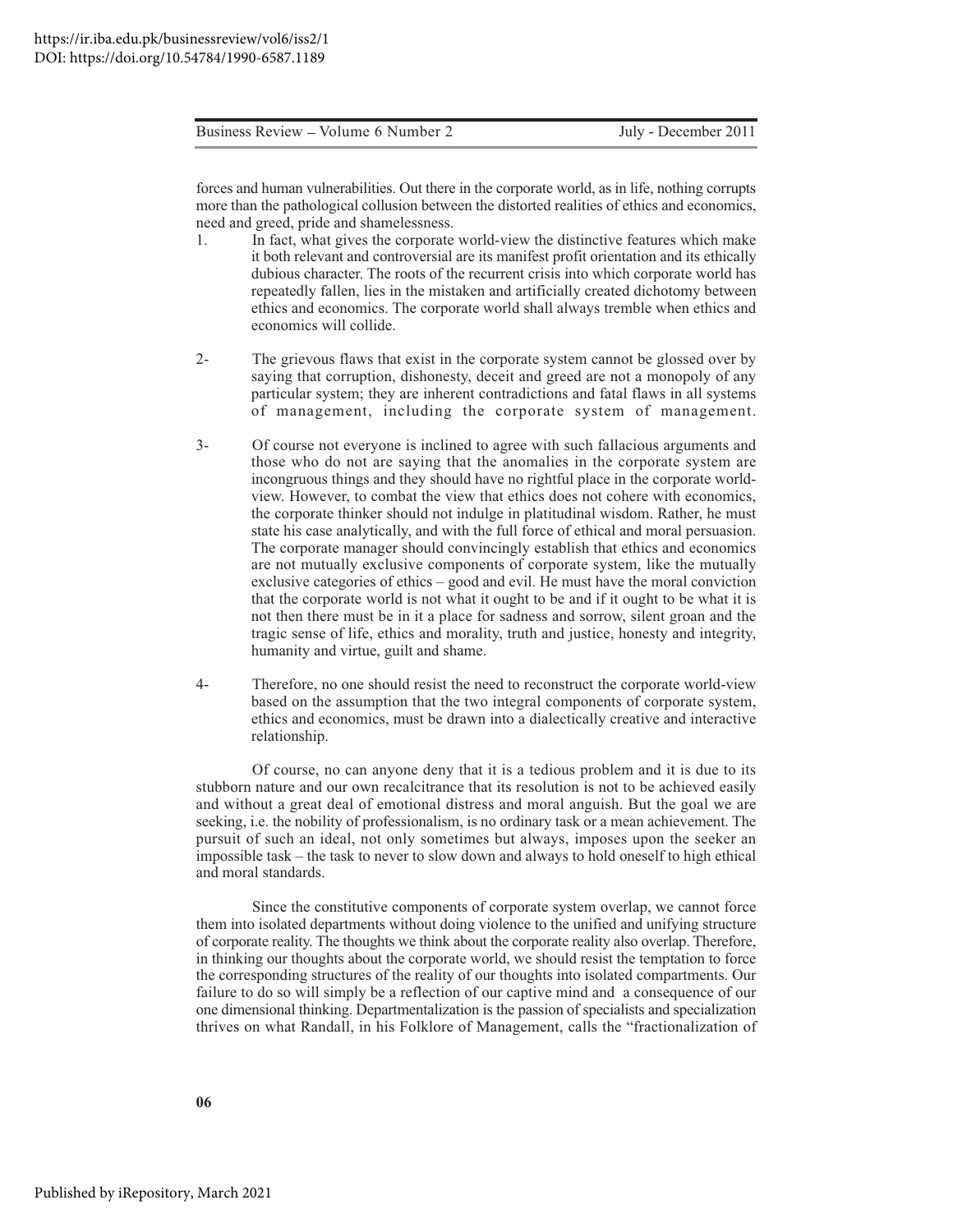human knowledge." But the gestaltan view of reality and the analytically integrated system of thinking aims to overcome the fractured and disjointed world-view. For the good of our students, we need to weigh the consequences of specialization and, more so, our disregard for generalized knowledge. A grave and agonizing consequence of our apathy in this regard is felt in the disappearance of transcendence from our corporate culture and world view. Due to the loss of such a hard to cultivate attitude and lacking also an appreciation for ethico-moral issues, the practitioner of corporate management has very carefully avoided the bolder and less profitable issues of the corporate affairs of human activity. He has failed to offer a creative and heuristic perspective to enlarge and deepen the culturally stifled corporate landscape by cultivating values, virtues, truth, honesty, dignity and everything that enriches human life. By default, the corporate executive faces the much delayed imperative to engage in the destruction of the unexamined belief structures of the corporate culture. To construct and reconstruct the ethos of the corporate world view and to cultivate value and beauty, truth and honesty, moral integrity and the transcendence, the corporate thinker, therefore, has to invent new analogies and metaphors, new symbols and new significations. Above all, he needs to think the thoughts he has avoided to think so far. He has to show moral courage to ask the questions he has not asked for fear of painful answers. The corporate thinker needs to develop a fresh narrative of integration of the realms of ethics and economics, fact and value, imagination and volition, action and decision into a synthesis, defining the domain of the corporate world-view.

However large a corporation may grow, it can still learn from the lessons extracted from the rise and fall of Roman Empire, the Glory that was Greece and the reason why ENRON came tumbling down. However distant in time and in place, we can still detach the corporate manager from his preoccupations to link him up with his predecessors, ethical and moral thinkers, exponents of liberal education, Follet's humanistic management, Taylor and his "scientism," sociologists and students of human nature, leaders of statecraft, men of vision and wisdom. It is a daunting task indeed. But it is only when the "moral and spiritual reawakening has been set off" that we will know, for the first time, to what extent our project is superfluous and whether any or many of our markings are irrelevant and off the mark. It is, of course, an arduous undertaking. But the corporate thinker needs to understand the tenuous relationship between morally sublime and economically prosperous. It is never too late to learn and it will do the corporate thinker good if he could learn to enjoy listening to the philosopher within to sharpen his moral vision. Let him learn to take delight in his reflective solitude to explore in depth various dimensions of his personality, to judge and to evaluate the moral fiber of his character. Our schools of business education, to achieve the desired goal of producing the well-rounded managers, must create an environment to promote the culture of reflexive consciousness. In today's knowledge based economy, it is not just the form of higher education, but the generalized knowledge and liberal outlook, the character and nature of education which matters the most. Ethical and the economic spheres of corporate system overlap and, in the mysterious grey spaces, loss can be the loss of values and profit can be measured by the dignity and the grace of character.

In his article, A New Code of Business Ethics, published in The New York Times *Magazine* (April 8, 1962), Randall talks about the moral crisis that has put a question mark on the integrity of the corporate managers and has led us to wonder "whether by any chance the whole lot of us (the corporate managers) are dishonest". Randall recounts various types of venalities and the moral crisis characterizing the corporate world, according to him, "highlights the challenge to our business leadership." He believes that the "question of moral integrity and ethical heritage cannot be glossed over in the light of economic prosperity